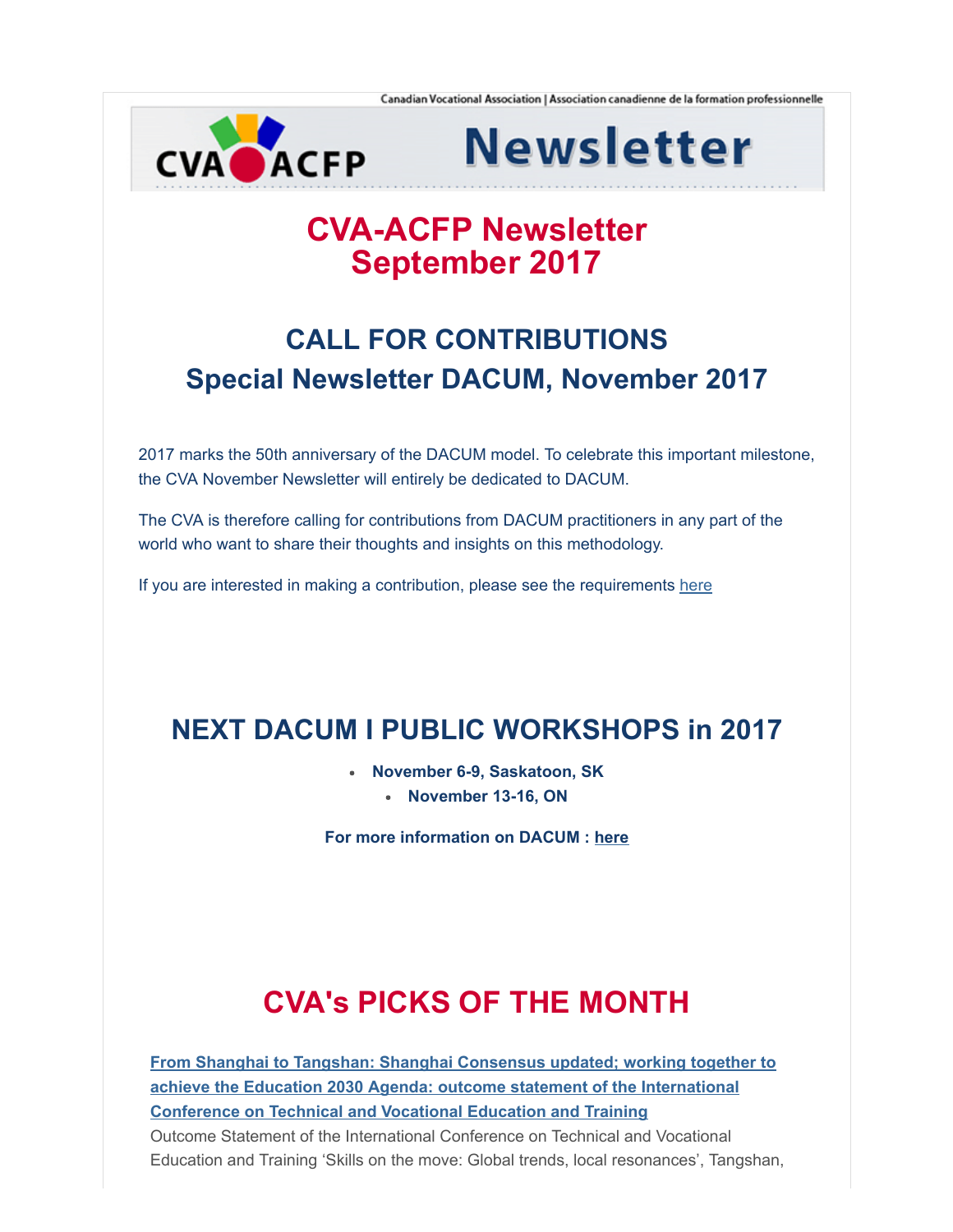People's Republic of China, 4 to 6 July 2017. Tags : Consensus Shangai; Education - trend 2030; Shanghai Consensus; Source: UNESCO; Trend education 2030; VET - vocational education and training;

### [The Netherlands. Collective learning, transformational leadership and new forms of](https://drive.google.com/file/d/0B5NJqo0Ayn92QW5iMWtKZmNQYWVib0JyazVSUjE3OHBBc0dr/view?usp=sharing) careers guidance in universities

In post-industrial societies, careers are to a large extent unpredictable. Therefore, individuals are expected to demonstrate more and more self-directedness. Universities in general embrace the idea of developing more self-directedness among their students but mostly fail to create the learning environment needed to foster this. In this article, an explorative and qualitative analysis is given of underlying innovation processes in three university departments that successfully implemented a careers guidance programme based on non-traditional (i.e. narrative) methods.

A contribution of Dr. Frans Meijers Email [frans@tic.ab.ca](mailto:frans@tic.ab.ca) [Website](http://www.frans-meijers.nl/?taal=7) Tags : Career - guidance; Paper 2017; Source: Dr. Frans Meijers; the Netherlands; Universities;

## ARTICLES and PAPERS

### [Germany. Vocational qualification as safety-net? Education-to-work transitions of](https://ervet-journal.springeropen.com/articles/10.1186/s40461-017-0050-7) higher education dropouts in Germany

In Germany, almost 15 per cent of all first-year students leave higher education without obtaining a degree. The German post-secondary educational system is tracked however, and many dropouts enter the labour market with pre-tertiary vocational training certificates. We therefore examine if higher education dropouts benefit from these vocational qualifications obtained outside higher education and use vocational credentials as a safety net. We conclude that pre-tertiary vocational qualifications do serve as a safety net in case of drop out, because they protect from protracted pathways into the labour market. Apart from this we do not find evidence for additional returns of vocational certificates in terms of occupational status.

Tags : Dropout - youth; Germany; Paper 2017; Source: Empirical Research in Vocational Education and Training; VET - vocational education and training; Youth - dropout;

#### [Mainstreaming VET policies addressing early leaving from education and training](http://www.cedefop.europa.eu/en/publications-and-resources/publications/9110?src=email&freq=weekly)

Mainstreaming successful projects and initiatives into national policies and measures is the way to go if we want substantially to improve early leavers' perspectives and keep learners at risk of dropping out in the education and training systems. Systematic impact evaluations conducive to potential upscaling and mainstreaming of measures need to: -set targets against which performance can be evaluated; -provide longitudinal data to capture change (most evaluations only give a static picture of results and outputs); -provide comparisons with control groups or with similar measures.

Tags : Briefing note 2017; Dropout - youth; Source: Cedefop - European Centre for the Development of Vocational Training; VET - vocational education and training; Youth - dropout;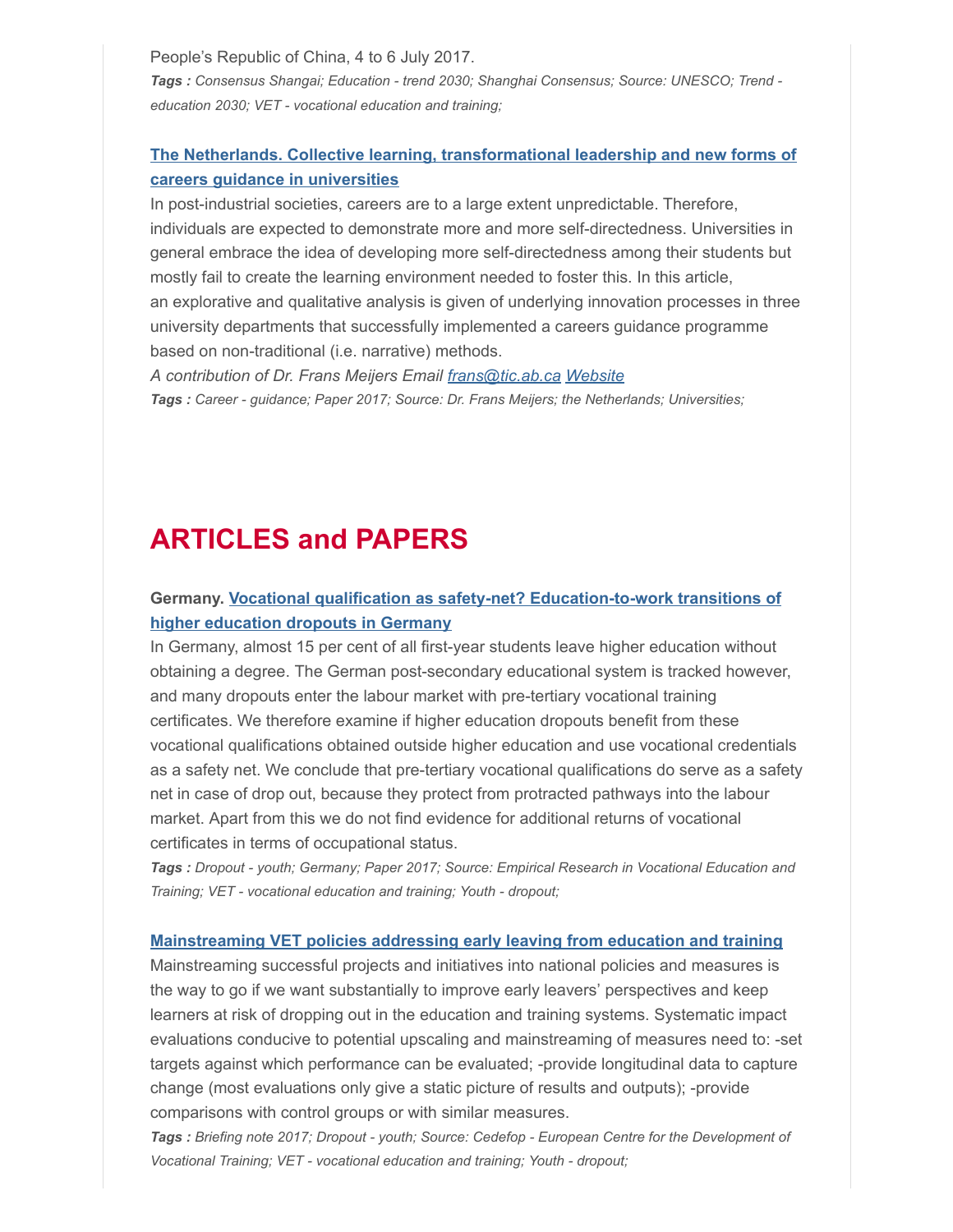### From craftsmanship and novices to 3D printing and an ageing workforce: is [vocational education and training \(VET\) research keeping pace with change as well](http://www.voced.edu.au/content/ngv%3A76081) as continuity in work?

Changes in work technologies, the way work is organized, and the nature, distribution and utilization of occupational skills and knowledge have always had an impact on [vocational education and training] VET practice and policy. VET research is concerned with exploring continuity as well as change. This chapter offers a reflection on how the interplay of change and continuity might require a more substantive and relational approach across the VET landscape. It questions whether VET researchers are sufficiently concerned with the life and practices of contemporary workplaces.

Tags : Employment trend; Paper 2017; Source: VOCEDplus; Trend - employment; VET - vocational education and training;

#### [Accelerating Gender Parity in the Fourth Industrial Revolution](https://www.weforum.org/whitepapers/accelerating-gender-parity-in-the-fourth-industrial-revolution)

This paper explores the challenges and opportunities for enhancing gender parity in sectors likely to exhibit high growth in the context of the Fourth Industrial Revolution, and identifies key acceleration strategies by sector. Furthermore, it highlights examples of successful implementation through diverse and complimentary instruments to inspire action for rapid progress.

Tags : Gender - equity; Industry 4.0; Source: World Economic Forum; White Paper 2017;

#### [Lifelong learning from a social justice perspective](http://unesdoc.unesco.org/images/0025/002500/250027e.pdf)

The paper concludes that the globally converging discourse of LLL tends to serve the interests of the market ahead of those of the community, and argues that an alternative characterization of LLL, anchored in social justice, is necessary in the light of the 2030 Agenda for Sustainable Development, and especially Sustainable Development Goal 4, which aims to ensure inclusive and equitable quality education and to promote lifelong learning opportunities for all.

Tags : Continuing education; Education - continuing; SDG 4 - Sustainable development goal; Source: UNESCO; Sustainable development goal 4 (SDG); Working paper 2017;

#### [Millennials Disrupting the Workforce](http://www.diplomaticourier.com/millennials-disrupting-the-workforce/)

The next engineer, software developer, pharmacist or freelance writer you hire will likely be a millennial. With millennials, there will be a subtle, but noticeable shift in the way companies attract and retain top talent. Each generation brings with them a set of working preferences—where they want to work, for whom, how they want to work, what they want to work on, and for how much. While investment bankers were icons of success in the 1980s, startups, technology companies and organizations disrupting the status quo, top the list of desirable employers for millennials.

Tags : Article 2016; Employment trend; Generation Y; Millennials; Source: Diplomatic Courrier; Trend employment;

## DOCUMENTS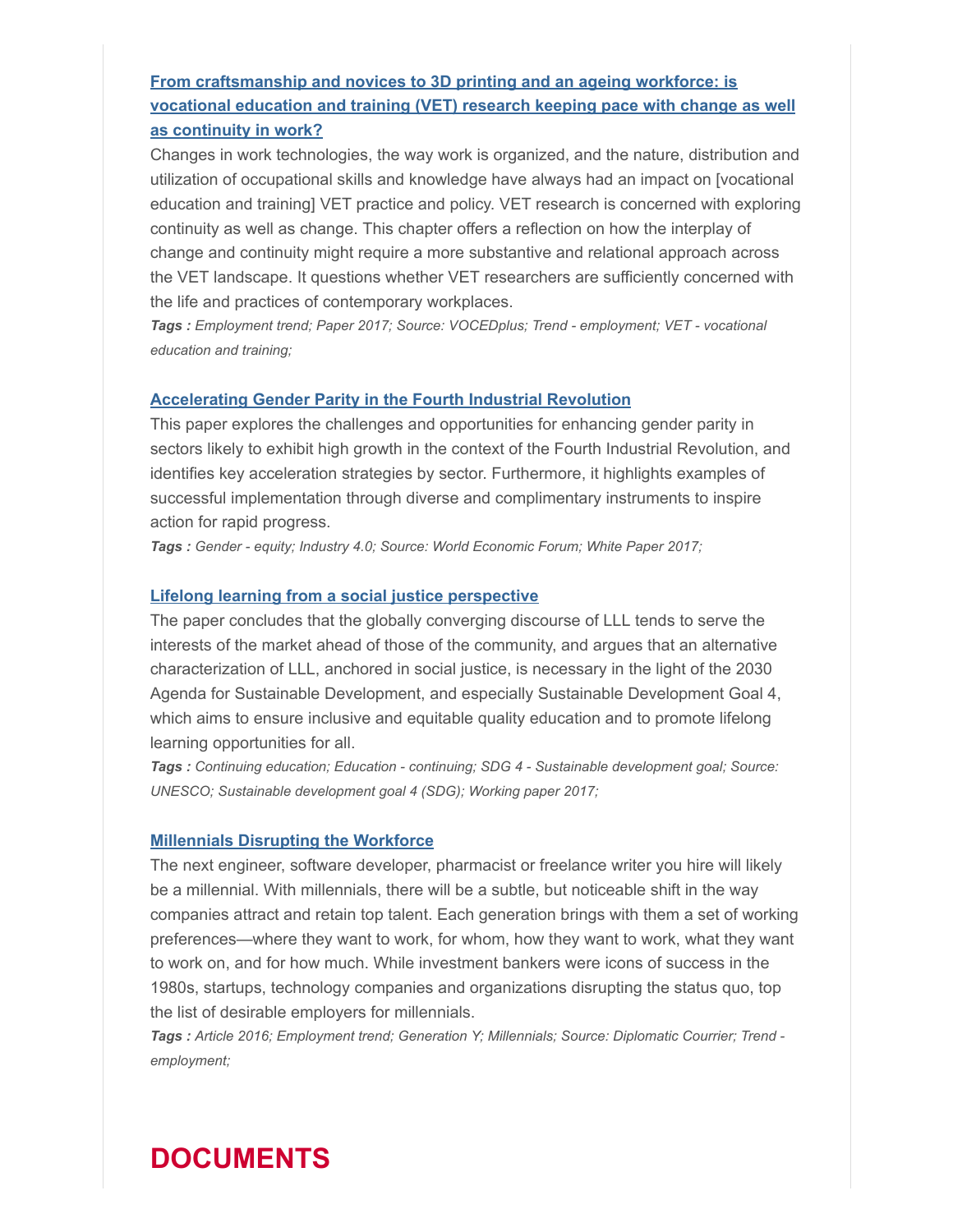#### Canada. [Global Skills Strategy](https://www.canada.ca/en/immigration-refugees-citizenship/news/2017/06/government_of_canadalaunchestheglobalskillsstrategy.html)

Whether recruiting professionals from around the world to train Canadian workers, or working with employers planning job-creating investments in Canada, the Global Skills Strategy provides businesses in Canada with a faster way to bring in global talent in order to scale-up and grow—creating better jobs for more Canadians.

Tags : Canada; Competences - development; Foreign workers; Government - strategy; Government program; Labour market; Program - government; Source: Government of Canada; Strategy government;

#### Canada. [Registered apprenticeship training programs, 2015](http://www.statcan.gc.ca/daily-quotidien/170627/dq170627a-eng.htm?CMP=mstatcan)

Both the 2008-2009 recession and the more recent 2014-2015 oil price decline had a major impact on new registrations in apprenticeship training programs in Canada. This was especially true in Alberta, where new registrations fell in both periods. New data show that, as of 2015, there were more than 453,500 registrations for apprenticeship programs in Canada. Of this total, over 7,100 were reinstatements of previous registrants, while new registrations accounted for about 79,700.

Tags : Apprentices; Canada; Source: Government of Canada/Statistics Canada; Statistics 2015;

#### UK. [Apprenticeships: off-the-job training](https://www.gov.uk/government/publications/apprenticeships-off-the-job-training)

How employers and training providers should meet the 20% off-the-job training requirement for apprentices, with some best practice examples. Tags : Apprenticeship; Best practice; Document 2017; Guide; Source: Government of UK; United Kingdom;

#### [Latin american economic outlook 2017: Youth, skills and entrepreneurship](http://www.oecd.org/fr/publications/latin-american-economic-outlook-20725140.htm)

While development can stem from different sources, skills and entrepreneurship can empower youth to develop knowledge-intensive economic activities, boost productivity and transform the region's politics as they transition successfully from the world of school to the world of productive work and create the future they seek.

Tags : Annual report 2017; Employment - youth; Latin America and the Caribbean; Source: OECD -Organisation for Economic Co-operation and Development; Youth - employment;

#### [The future of work in the automotive sector: The challenges of deglobalization](http://www.ilo.org/global/research/events-courses/WCMS_551606/lang--en/index.htm)

This report on the future of work in the automotive sector focuses on the major changes facing the sector. These include: the rise of emerging economies, new mobilities, the "greening" of the product, and the digitalization of production. This is in order to identify the main challenges for employment and industrial relations and to assess the institutional and organizational solutions adopted by the various stakeholders to confront these developments. The aim is twofold – i) to develop robust scenarios on the basis of current trends; ii) to identify levers of action for embarking upon alternative paths – whenever desirable and feasible – to help create jobs, improve their quality and foster social dialogue.

Tags : Automation; Automotive sector; Employment trend; Report 2017; Source: ILO - International Labour Organization; Trend - employment;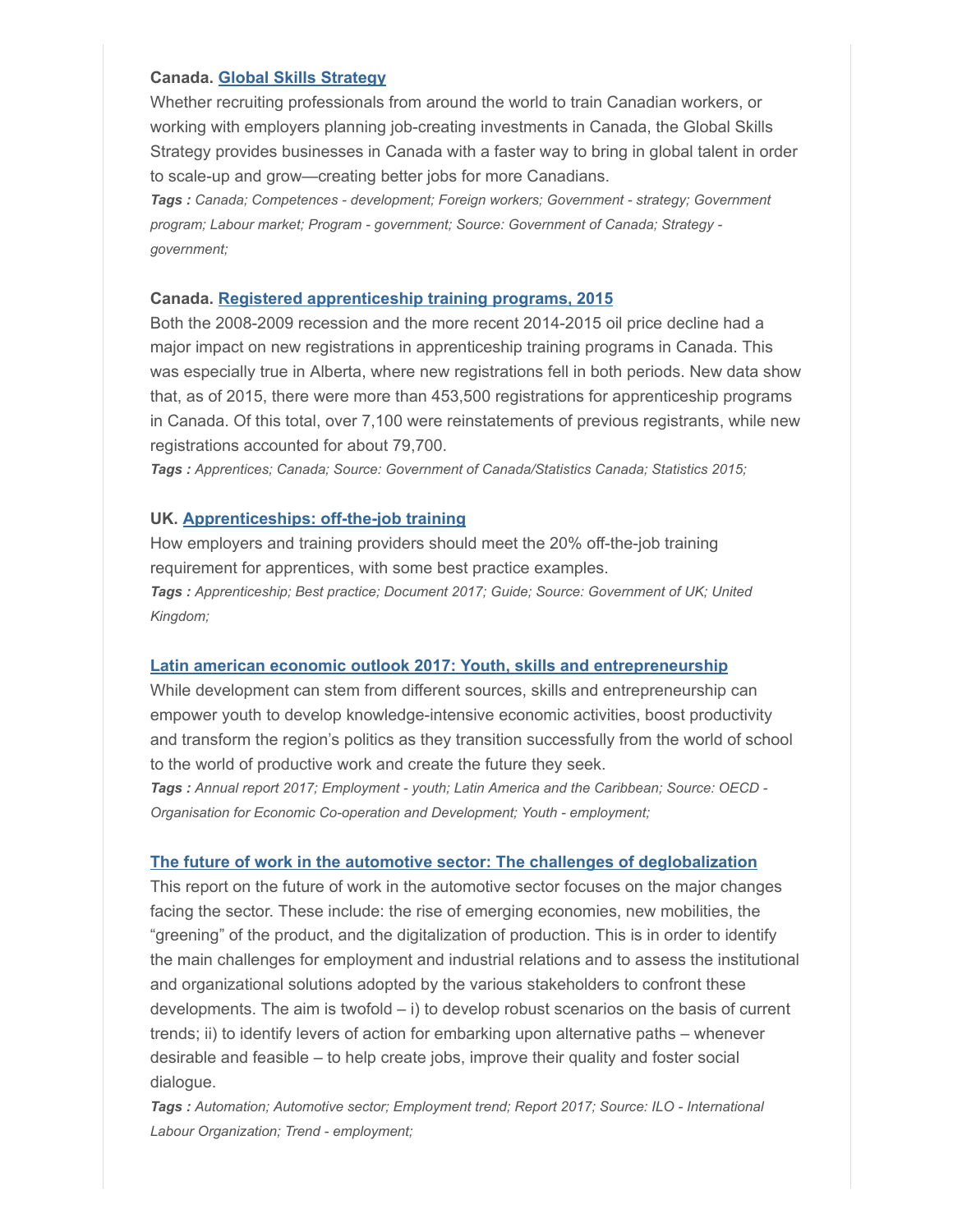#### [Skills and jobs: lessons learned and options for collaboration](http://documents.worldbank.org/curated/en/926401467993178388/Skills-and-jobs-lessons-learned-and-options-for-collaboration)

The accumulation of human capital through the acquisition of knowledge and skills is recognized as central for economic development. More-educated workers not only have better employment opportunities, they earn more and have more stable and rewarding jobs. They are also more adaptable and mobile. Workers who acquire more skills make other workers and capital more productive and, within the firm, they facilitate the adaptation, adoption, and ultimately invention of new technologies. This is crucial for economic diversification, productivity growth, and ultimately raising the living standards of living of the population.

Tags : Lessons learned; Report 2015; Skills; Source: World Bank;

#### [Skills for the creative industries](http://www.unevoc.unesco.org/go.php?q=Just+Published+Virtual+Conference+report+on+Skills+for+creative+industries)

The report explores questions related to, amongst other things, the required skills for creative industries, the relationship between creative economies and TVET, the role of creativity in TVET, the different vocational pathways to creative jobs and the nature of creative jobs and economies. In order to answer these questions, the report not only summarises the evidence considered and the conclusions reached during the virtual conference, but supplements these informative insights with additional information drawing on international research.

Tags : Conference report 2014; Development - skills; Skills - development; Source: UNESCO-UNEVOC; VET - vocational education and training;

### [The Future of Jobs: Employment, Skills and Workforce Strategy for the Fourth](http://reports.weforum.org/future-of-jobs-2016/) Industrial Revolution

The Fourth Industrial Revolution is interacting with other socio-economic and demographic factors to create a perfect storm of business model change in all industries, resulting in major disruptions to labour markets. New categories of jobs will emerge, partly or wholly displacing others. The skill sets required in both old and new occupations will change in most industries and transform how and where people work. It may also affect female and male workers differently and transform the dynamics of the industry gender gap. Tags: 2017 September Newsletter; Employment trend; In English; Industry 4.0; Report 2016; Source: World Economic Forum; Trend - employment;

#### [ICTs and Blended Learning in Transforming TVET](http://www.unevoc.unesco.org/go.php?q=UNEVOC+Publications&lang=en&akt=id&st=&qs=6029&unevoc=1)

This book draws on the expertise and experience of 15 experts who examine the potential of technical and vocational education and training (TVET) to bring education to those who might otherwise be unable to access it. It discusses ways in which information and communication technology–based (ICT-based) methodologies can contribute to the transformation and expansion of TVET programmes and courses. Tags : Book 2017; ICT - Information technologies; Source: UNESCO-UNEVOC; VET - vocational education and training;

#### [Career Pathways: Five Ways to Connect College and Careers](https://cew.georgetown.edu/cew-reports/careerpathways/#full-report)

The report calls for states to help students, their families, and employers unpack the meaning of postsecondary credentials and assess their value in the labor market. Tags : Report 2017; School-to-work transition; Source: Center on Education and the Workforce;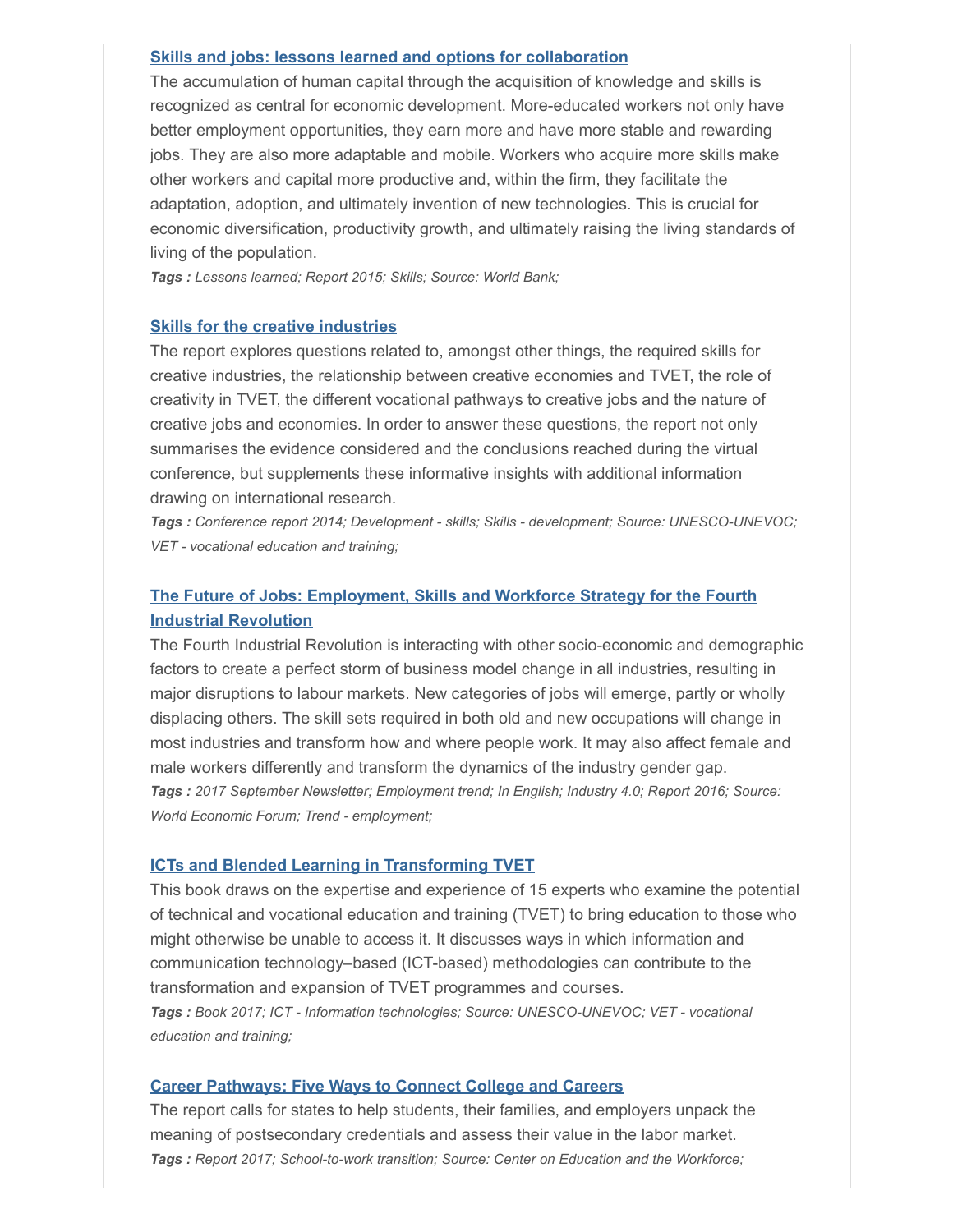## **OTHER**

### [Measuring informality: A statistical manual on the informal sector and informal](http://www.ilo.org/global/publications/ilo-bookstore/order-online/books/WCMS_222979/lang--en/index.htm) employment

The manual provides technical guidance on implementing international standards, presenting alternative measurement methodologies along with examples based on national experience, and includes guidelines for the dissemination of statistics on the informal sector and informal employment.

Tags : Informal sector; Manual; Resources; Source: ILO - International Labour Organization; Statistics;

### [Directory of Online, Open & Distance Learning Associations and Consortia](https://teachonline.ca/tools-trends/directory-online-open-distance-learning-associations-consortia) Throughout the World

Non-exhaustive list of online, distance and open learning associations and consortia around the world, providing links to websites (if available) to widen access to the valuable information offered by each.

Tags: Directory; eLearning; Resources; Source: TeachOnline;

## More services offered by the CVA

Become a member of the CVA/ACFP by filling out the membership form on our [website.](http://cva-acfp.org/membership/becoming-a-member/)

CVA/ACFP monthly Newsletter. To receive the Newsletter, sign up [here](http://cva-acfp.org/)

CVA/ACFP Database. Use our [browsable/searchable](http://cva-acfp.org/) tool to access thousands of keywords and the Filter option to refine your search in just a few clicks.

**In [LinkedIn](http://tinyurl.com/6vpmye5)** Join us and share your ideas, your experiences and your resources with the other members of the community.

**[Twitter](https://twitter.com/CVA_ACFP)** 

**TH** [Scoop.it!](http://www.scoop.it/u/canadian-vocational-association-association-canadienne-de-la-formation-professionnelle) Find all the entries of the CVA/ACFP Newsletters, including the tags.

For comments or questions regarding the bulletin, or if you want us to add one of your resources in the Newsletter, write us at [cvaacfpbulletin@gmail.com](mailto:cvaacfpbulletin@gmail.com)

[unsubscribe from this list](https://cva-acfp.us3.list-manage.com/unsubscribe?u=fadec83458868627e84ef4927&id=6e172f30af&e=[UNIQID]&c=888c45b446) | [update subscription preferences](https://cva-acfp.us3.list-manage.com/profile?u=fadec83458868627e84ef4927&id=6e172f30af&e=[UNIQID])